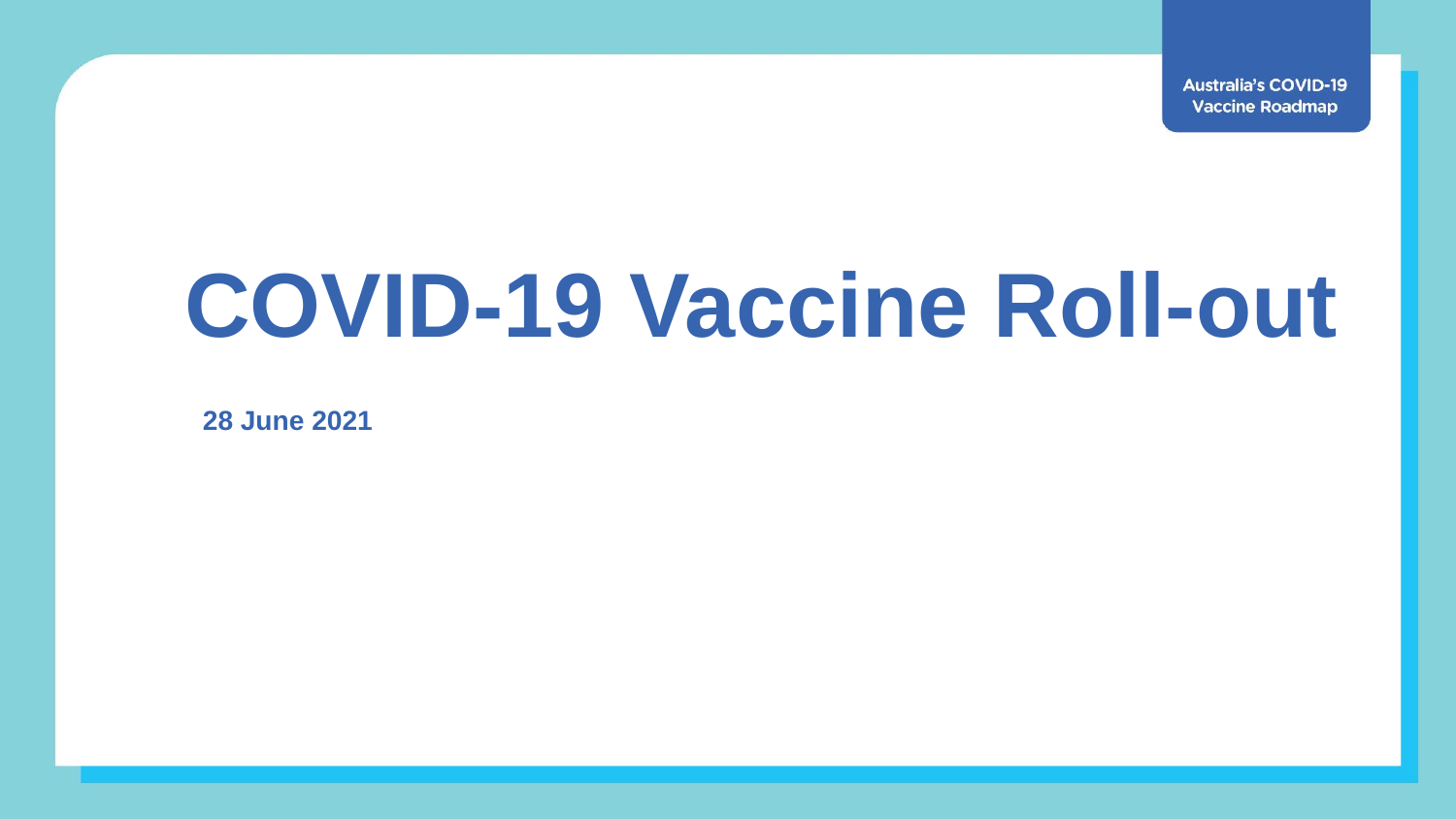**Australia's COVID-19 Vaccine Roadmap** 

# **Total vaccine doses**

**Data as at: 27 Jun 2021**



**\* Source: Australian Immunisation Register and self reported data. Numbers are calculated as differences in daily cumulative reported numbers to allow for historical corrections in all self-reported data sources.**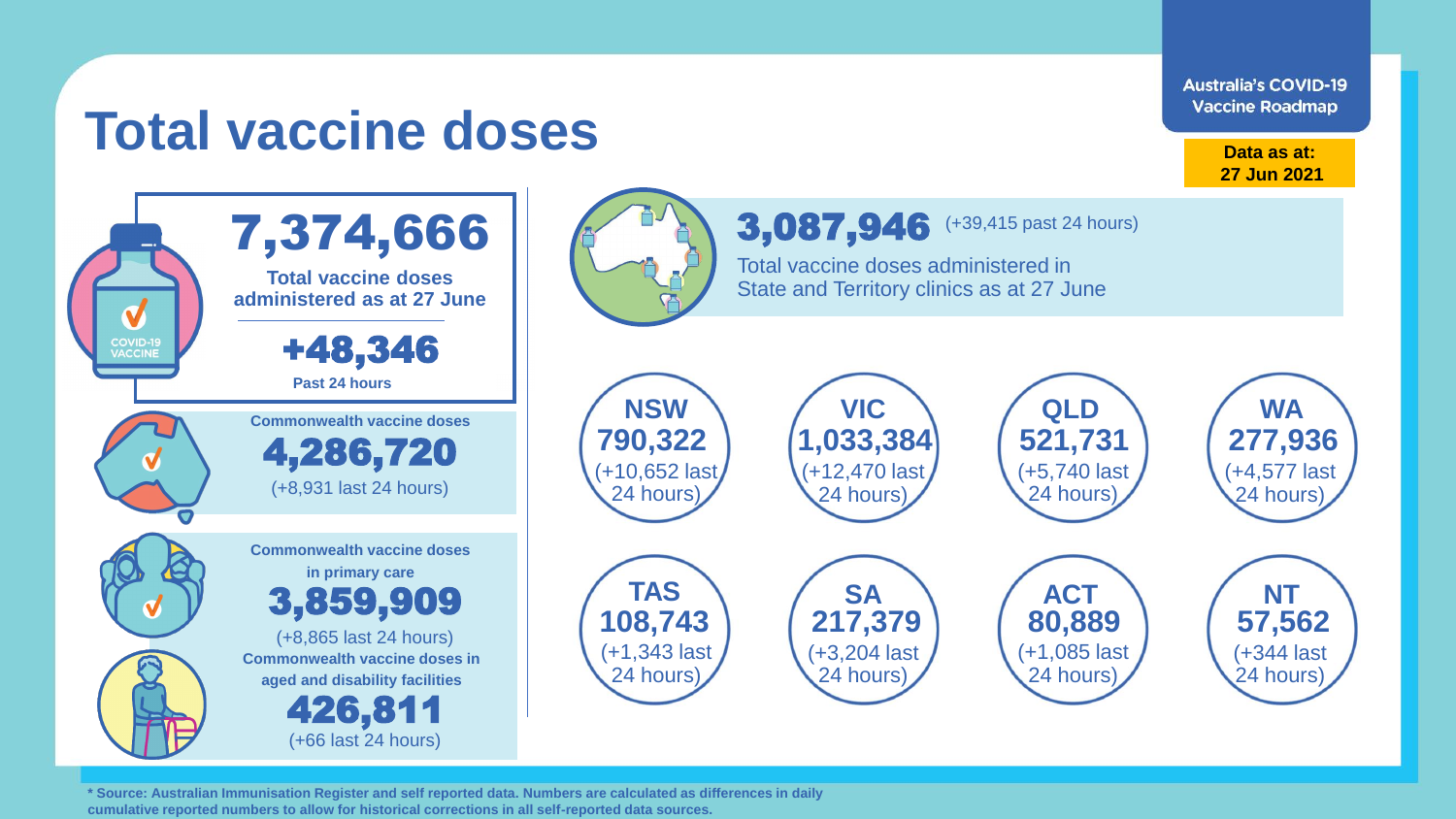

Source: Department of Health Data as at 27 June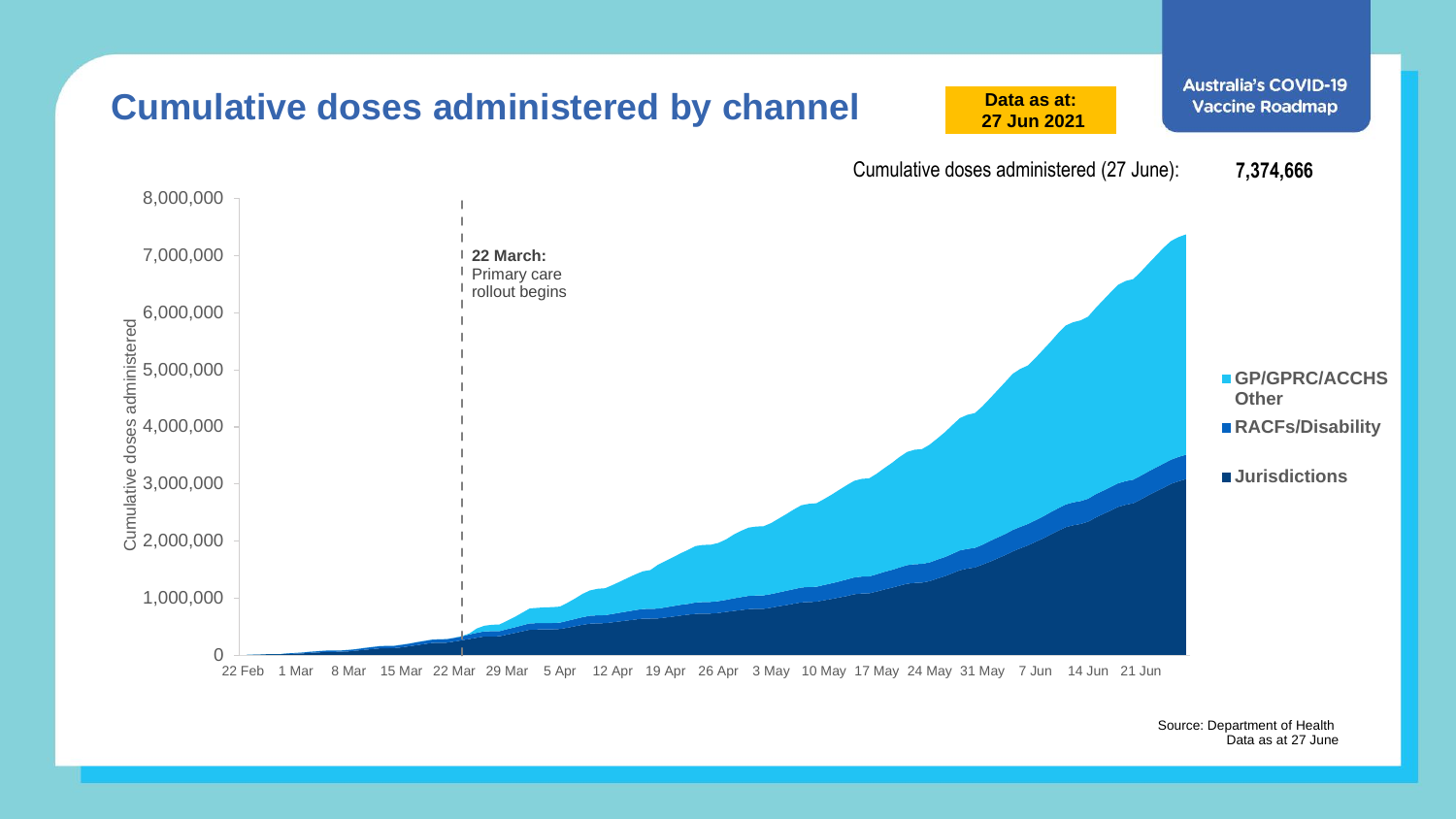### **International comparisons at equivalent stages of rollout (Day 125)**

**Data as at: 27 Jun 2021** **Australia's COVID-19 Vaccine Roadmap** 

Cumulative doses administered (27 Jun): **7,374,666**

The x-axis is truncated at the length of Australia's vaccination program. Countries with intermittent reporting have had their doses per 100 imputed to Australia's current stage of rollout. Israel excluded as it is beyond scale of the graph.



Source: Department of Health (Australia), Our World in Data (international) Latest data: 27 June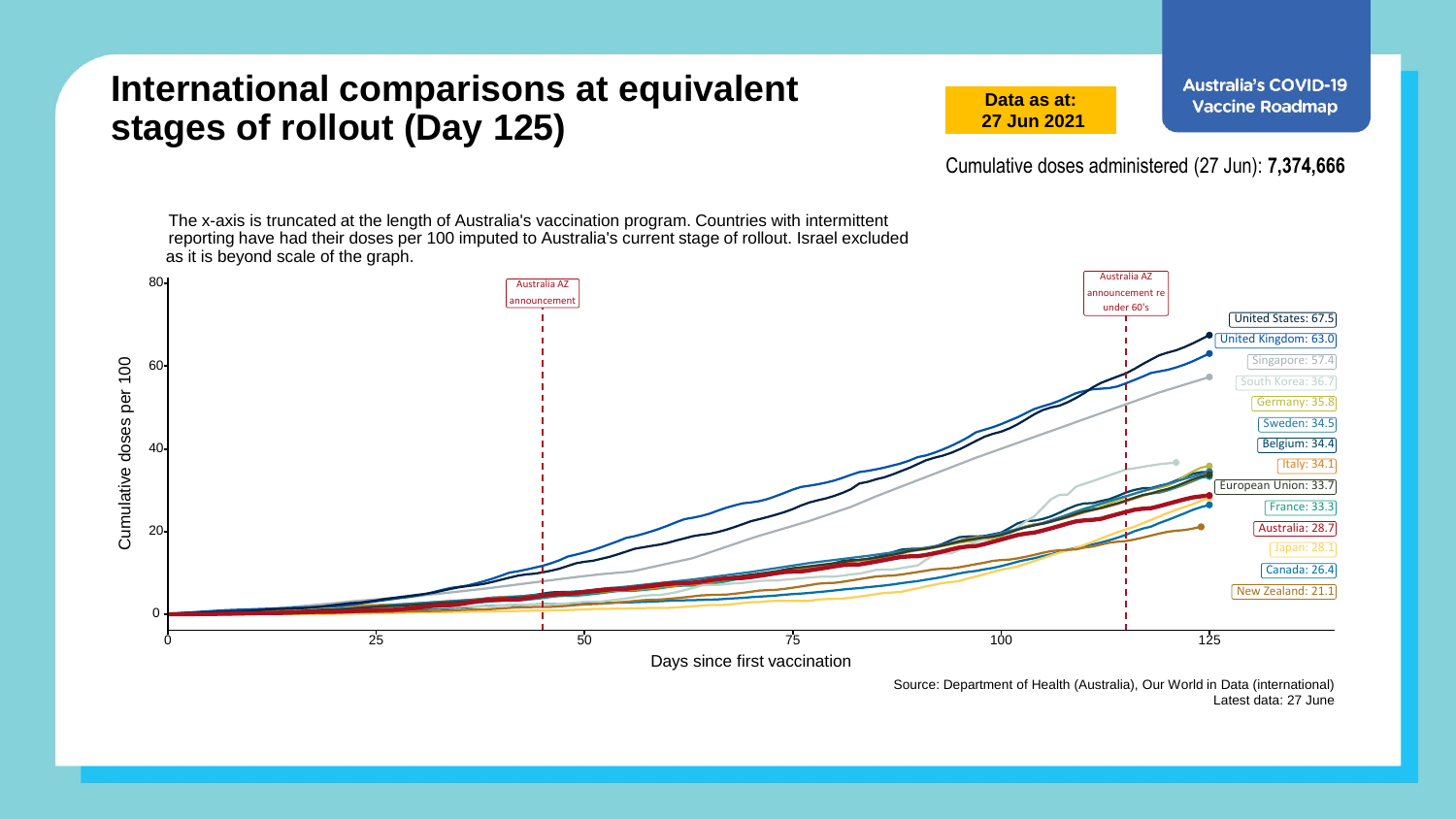### **Commonwealth aged care doses administered**

**Data as at: Data as at: 18 Apr 2021 27 Jun 2021**

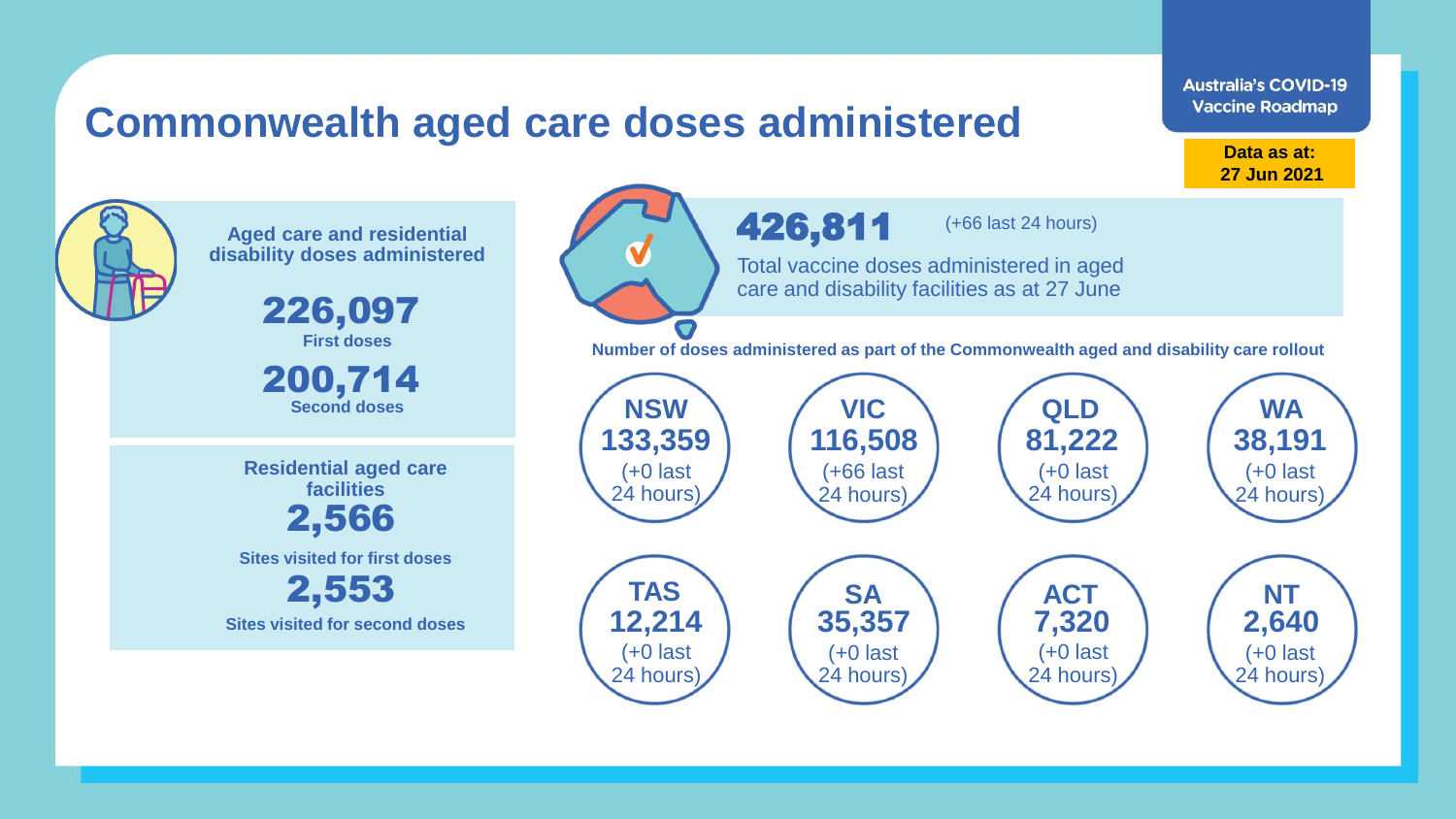#### **Australia's COVID-19 Vaccine Roadmap Commonwealth primary care doses administered Data as at: 27 Jun 2021 Primary Care vaccine administration sites\*** 3,859,909 (+8,865 last 24 hours)**5,083 136 35 158 61** GPs CVCs ACCHS **CVCs Pharmacy** Total vaccine doses administered in (Pfizer) primary care settings as at 27 June **COVID-19**<br>VACCINE **Primary Care vaccine administration sites as at week of 28 June Number of doses administered as part of the Commonwealth primary care rollout NSW VIC QLD WA 1,203,494 1,022,982 801,241 365,664** (+2,000 last (+2,191 last (+2,457 last (+1,106 last 24 hours) 24 hours) 24 hours) 24 hours) **TAS SA ACT NT 92,618 279,010 67,540 27,360** (+358 last (+436 last (+318 last (-1 # last GPs 24 hours) 24 hours) 24 hours) 24 hours) **ACCHS** CVCs\*  $\bullet$ CVCs\* (Pfizer)  $\bigcirc$ Pharmacy

**# Reduction in primary care numbers due to data reconciliation.**